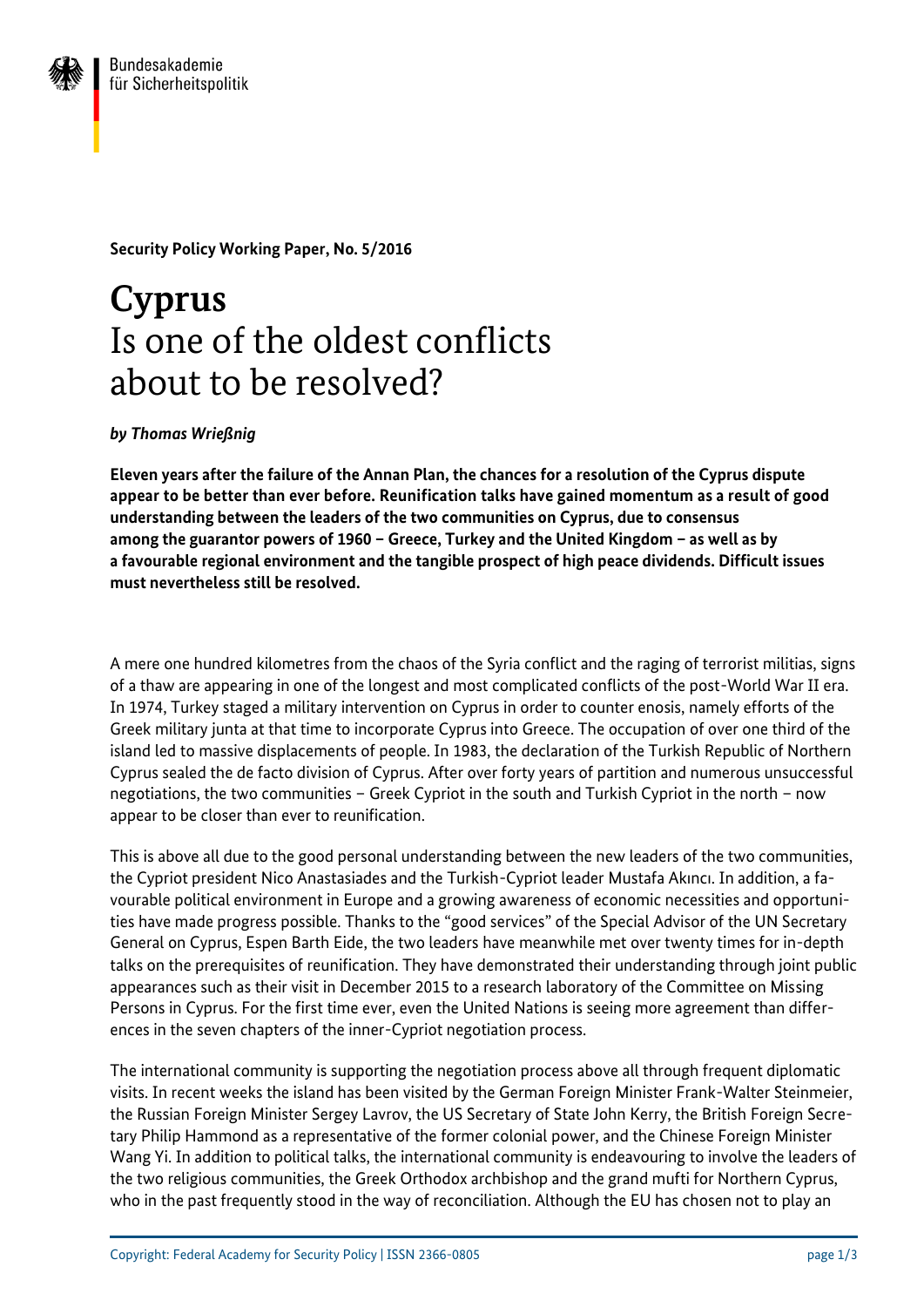active role in the negotiation process, a working group has been established which, in close cooperation with the UN and with the approval of the Republic of Cyprus, is to prepare the northern part of the island for adoption of the EU acquis.

## **Remaining issues**

Difficult issues remain for the negotiation partners. Efforts at persuading the general public will also have to be made. In both communities, approximately one third of the population supports the negotiation process, a further third is currently opposed to the process, and the remaining third is undecided. A comprehensive arrangement that has been announced for this year by the leaders of both communities will be subject to a referendum in both parts of the island.

Although there is general agreement between the negotiation partners on the establishment of a federation consisting of two regions, a number of important issues remain unresolved. These include the issue of citizenship and whether the original population ratio of four to one can be maintained (when Cyprus declared independence in 1960, around 77 percent of the population were of Greek origin and around 18 percent of Turkish origin). Public acceptance of the arrangement will largely depend on the resolution of a number of property-related issues, in particular the question of compensation for expropriations during the division in 1974. For Greek Cypriots, there is also the question of Turkish settlers who arrived in the north after 1974. For Turkish Cypriots, there is the question of property purchases in the north during the transitional phase. A core issue in the chapter on governance in the negotiation process is the way in which a future head of state will be chosen. Whereas the Turkish-Cypriot side would prefer to see a rotating presidency, the Greek-Cypriot side favours a directly elected president.

In addition to these domestic questions, there are also a number of difficult international issues which are to be dealt with at the end of the negotiation process. When it comes to the future security architecture of Cyprus, a key role will be played by Turkey. It has still stationed over 30,000 soldiers in Northern Cyprus, and conditions will have to be negotiated for their withdrawal. The security of Cyprus is still subject to the 1960 treaty between the Republic of Cyprus and the three guarantor powers Greece, Turkey and the United Kingdom. Should the two communities agree to reunification, this treaty can only be repealed or declared obsolete with the approval of the three guarantor powers. Whereas the Greek-Cypriot side would be satisfied with security guarantees in the framework of the EU, the Turkish Cypriots and Turkey continue to insist that the Treaty of Guarantee remain in force. Here too the outcome will depend on whether Turkey feels that the interests of the Turkish-Cypriot community are sufficiently safeguarded after the integration of Northern Cyprus.

## **Economic and alliance policy prospects**

The current momentum must be maintained for the latter and more difficult part of the negotiation process. The present environment is, however, favourable. The guarantor powers Greece and Turkey share the two community leaders' optimistic attitude. On the whole, relations between Greece and Turkey have tangibly improved in recent years. Pragmatism now characterises the approach on both sides, and Turkey has become one of the three most important trade partners of Greece. From the perspective of the EU, the current refugee crisis has led to a favourable political situation in Europe: Accession talks between the EU and Ankara can be resumed without the strain of the Cyprus problem as long as the prospects of reunification remain tangible.